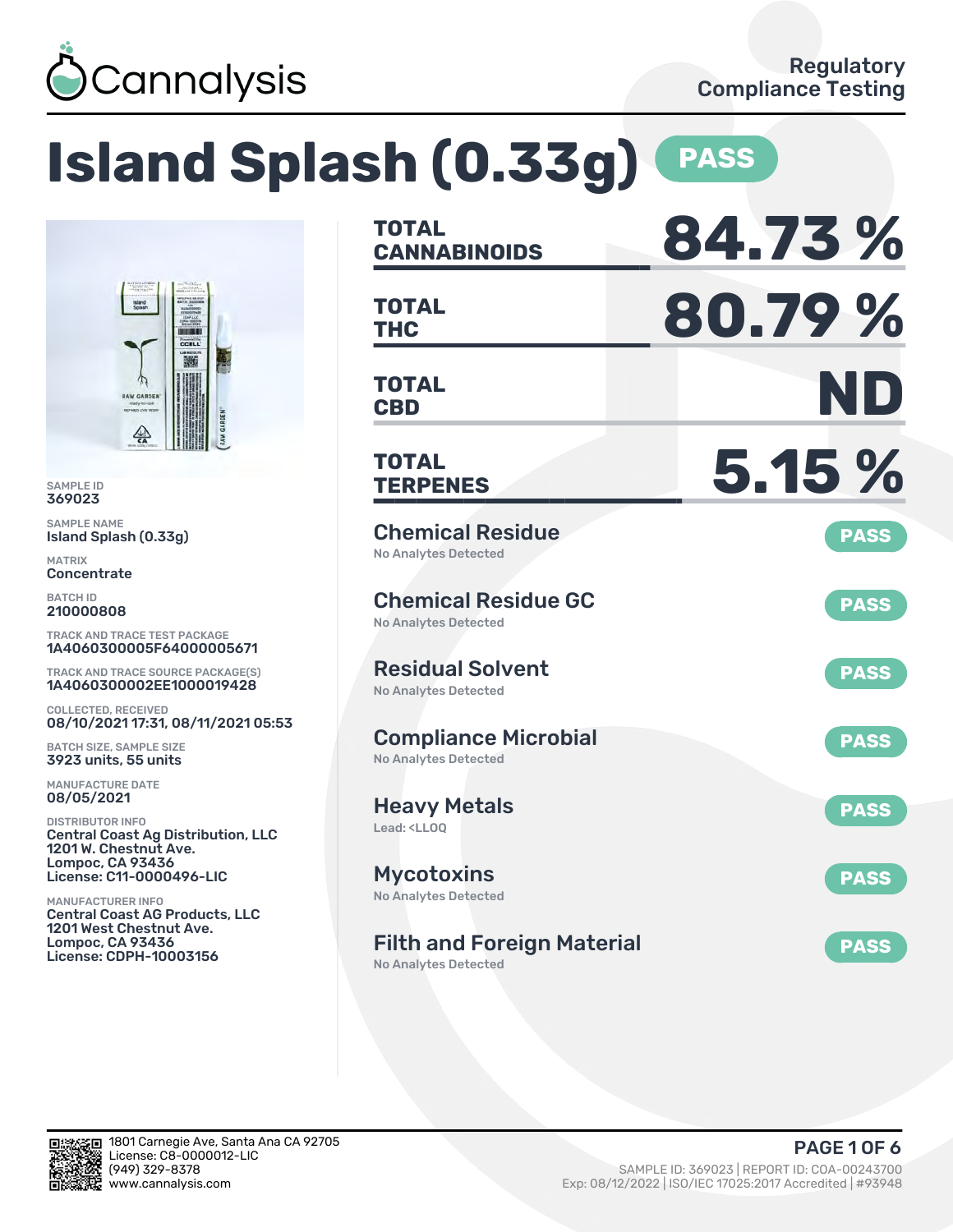

# CANNABINOID ANALYSIS

Total THC,CBD value(s) have been decarboxylated.

| TOTAL THC:          | 807.9 mg/g (80.79 %), 266.61 mg per package |
|---------------------|---------------------------------------------|
| TOTAL CBD:          | ND.                                         |
| TOTAL CANNABINOIDS: | 847.3 mg/g (84.73 %)                        |

UNIT OF MEASUREMENT: Milligrams per Gram(mg/g)

| <b>ANALYTE</b>         | <b>RESULT</b>           | LOD    | <b>LLOO</b> | <b>ANALYTE</b>   | <b>RESULT</b>        | <b>LOD</b> | LLOO   |
|------------------------|-------------------------|--------|-------------|------------------|----------------------|------------|--------|
| THCa                   | ND                      | 0.2000 | 0.4000      | CBD <sub>v</sub> | ND                   | 0.2000     | 0.4000 |
| D9THC                  | 807.9 mg/g (80.79 %)    | 0.2000 | 0.4000      | CBGa             | ND.                  | 0.2000     | 0.4000 |
| D8THC                  | <b>ND</b>               | 0.2000 | 0.4000      | CBG              | 33.37 mg/g (3.337 %) | 0.2000     | 0.4000 |
| <b>THC<sub>v</sub></b> | 6.015 mg/g $(0.6015\%)$ | 0.2000 | 0.4000      | CBN              | ND.                  | 0.2000     | 0.4000 |
| CBDa                   | <b>ND</b>               | 0.2000 | 0.4000      | CBC              | ND.                  | 0.2000     | 0.4000 |
| CBD                    | <b>ND</b>               | 0.2000 | 0.4000      |                  |                      |            |        |
|                        |                         |        |             |                  |                      |            |        |

#### ADDITIONAL INFORMATION

| Method:              | SOP-TECH-001 | Sample Prepped: 08/11/2021 14:27  | Sample Approved: 08/12/2021 14:08  |  |
|----------------------|--------------|-----------------------------------|------------------------------------|--|
| Instrument: UPLC-DAD |              | Sample Analyzed: 08/11/2021 17:29 | Prep-Analytical Batch: 31793-25901 |  |



## TERPENE ANALYSIS

TOTAL TERPENES: 51.56 mg/g (5.156 %)

| UNIT OF MEASUREMENT:                                                           |                                                    | Milligrams per Gram(mg/g) |       |  |  |  |  |
|--------------------------------------------------------------------------------|----------------------------------------------------|---------------------------|-------|--|--|--|--|
| <b>ANALYTE</b>                                                                 | <b>RESULT</b>                                      | <b>LOD</b>                | LLOQ  |  |  |  |  |
| 3-Carene                                                                       | <b>ND</b>                                          | 1.000                     | 2.500 |  |  |  |  |
| Alpha cedrene                                                                  | <b>ND</b>                                          | 1.000                     | 2.500 |  |  |  |  |
| Alpha pinene                                                                   | 1.973 mg/g $(0.1973%)$                             | 0.1000                    | 1.000 |  |  |  |  |
| Alpha terpineol                                                                | $0.8180$ mg/g $(0.0818%)$                          | 0.3260                    | 0.652 |  |  |  |  |
| Beta myrcene                                                                   | 9.213 mg/g (0.9213 %)                              | 0.5000                    | 1.000 |  |  |  |  |
| Borneol                                                                        | <b>ND</b>                                          | 1.000                     | 2.500 |  |  |  |  |
| Camphor                                                                        | <b>ND</b>                                          | 0.1000                    | 0.500 |  |  |  |  |
| Cedrol                                                                         | <b>ND</b>                                          | 0.5000                    | 1.000 |  |  |  |  |
| Cis nerolidol                                                                  | ND.                                                | 2.500                     | 5.000 |  |  |  |  |
| Fenchol                                                                        | <lloo< td=""><td>0.5000</td><td>1.000</td></lloo<> | 0.5000                    | 1.000 |  |  |  |  |
| Gamma terpinene                                                                | <lloo< td=""><td>0.1000</td><td>0.500</td></lloo<> | 0.1000                    | 0.500 |  |  |  |  |
| Geranyl acetate                                                                | <b>ND</b>                                          | 0.1000                    | 0.500 |  |  |  |  |
| Isoborneol                                                                     | <b>ND</b>                                          | 0.5000                    | 1.000 |  |  |  |  |
| Limonene                                                                       | 11.33 mg/g (1.133 %)                               | 0.5000                    | 2.500 |  |  |  |  |
| Menthol                                                                        | <b>ND</b>                                          | 1.000                     | 2.500 |  |  |  |  |
| Ocimene <sub>2</sub>                                                           | 1.943 mg/g (0.1943 %)                              | 0.3450                    | 1.725 |  |  |  |  |
| P-mentha-1,5-diene <lloq< td=""><td></td><td>0.5000</td><td>1.000</td></lloq<> |                                                    | 0.5000                    | 1.000 |  |  |  |  |
| Sabinene                                                                       | <b>ND</b>                                          | 0.5000                    | 1.000 |  |  |  |  |
| Trans beta farnesene ND                                                        |                                                    | 2.500                     | 5.000 |  |  |  |  |
| Trans nerolidol                                                                | ND                                                 | 0.5000                    | 2.500 |  |  |  |  |

| ANALYTE                                                                                                                                         | <b>RESULT</b>                                                                                                                   | <b>LOD</b> | <b>LLOQ</b> | <b>ANALYTE</b>         | <b>RESULT</b>                                       | <b>LOD</b> | <b>LLOQ</b> |
|-------------------------------------------------------------------------------------------------------------------------------------------------|---------------------------------------------------------------------------------------------------------------------------------|------------|-------------|------------------------|-----------------------------------------------------|------------|-------------|
| 3-Carene                                                                                                                                        | <b>ND</b>                                                                                                                       | 1.000      | 2.500       | Alpha bisabolol        | <ll0q< td=""><td>0.1000</td><td>0.5000</td></ll0q<> | 0.1000     | 0.5000      |
| Alpha cedrene                                                                                                                                   | <b>ND</b>                                                                                                                       | 1.000      | 2.500       | Alpha humulene         | <lloq< td=""><td>0.5000</td><td>1.000</td></lloq<>  | 0.5000     | 1.000       |
| Alpha pinene                                                                                                                                    | 1.973 mg/g $(0.1973\%)$                                                                                                         | 0.1000     | 1.000       | Alpha terpinene        | <b>ND</b>                                           | 0.5000     | 1.000       |
| Alpha terpineol                                                                                                                                 | $0.8180$ mg/g $(0.0818%)$                                                                                                       | 0.3260     | 0.6520      | Beta caryophyllene     | 3.064 mg/g $(0.3064\%)$                             | 0.5000     | 1.000       |
| Beta myrcene                                                                                                                                    | 9.213 mg/g (0.9213 %)                                                                                                           | 0.5000     | 1.000       | Beta pinene            | 2.844 mg/g $(0.2844\%)$                             | 0.6070     | 1.214       |
| Borneol                                                                                                                                         | <b>ND</b>                                                                                                                       | 1.000      | 2.500       | Camphene               | <b>ND</b>                                           | 0.5000     | 1.000       |
| Camphor                                                                                                                                         | <b>ND</b>                                                                                                                       | 0.1000     | 0.5000      | Caryophyllene oxide ND |                                                     | 0.5000     | 2.500       |
| Cedrol                                                                                                                                          | <b>ND</b>                                                                                                                       | 0.5000     | 1.000       | Cis geraniol           | <b>ND</b>                                           | 1.000      | 2.500       |
| Cis nerolidol                                                                                                                                   | <b>ND</b>                                                                                                                       | 2.500      | 5.000       | Eucalyptol             | <b>ND</b>                                           | 0.1000     | 0.5000      |
| Fenchol                                                                                                                                         | <lloq< td=""><td>0.5000</td><td>1.000</td><td>Fenchone</td><td><ll0q< td=""><td>0.1000</td><td>0.5000</td></ll0q<></td></lloq<> | 0.5000     | 1.000       | Fenchone               | <ll0q< td=""><td>0.1000</td><td>0.5000</td></ll0q<> | 0.1000     | 0.5000      |
| Gamma terpinene                                                                                                                                 | <lloq< td=""><td>0.1000</td><td>0.5000</td><td>Gamma terpineol</td><td><b>ND</b></td><td>0.2090</td><td>0.5230</td></lloq<>     | 0.1000     | 0.5000      | Gamma terpineol        | <b>ND</b>                                           | 0.2090     | 0.5230      |
| Geranyl acetate                                                                                                                                 | ND.                                                                                                                             | 0.1000     | 0.5000      | Guaiol                 | <b>ND</b>                                           | 2.500      | 5.000       |
| Isoborneol                                                                                                                                      | <b>ND</b>                                                                                                                       | 0.5000     | 1.000       | Isopulegol             | <b>ND</b>                                           | 2.500      | 5.000       |
| Limonene                                                                                                                                        | 11.33 mg/g (1.133 %)                                                                                                            | 0.5000     | 2.500       | Linalool               | 1.230 mg/g $(0.1230\%)$                             | 0.5000     | 1.000       |
| Menthol                                                                                                                                         | ND.                                                                                                                             | 1.000      | 2.500       | Ocimene 1              | <b>ND</b>                                           | 0.1550     | 0.3100      |
| Ocimene 2                                                                                                                                       | 1.943 mg/g (0.1943 %)                                                                                                           | 0.3450     | 1.725       | P-cymene               | <b>ND</b>                                           | 0.5230     | 1.045       |
| P-mentha-1,5-diene <lloq< td=""><td></td><td>0.5000</td><td>1.000</td><td>Pulegone</td><td><b>ND</b></td><td>0.1000</td><td>0.5000</td></lloq<> |                                                                                                                                 | 0.5000     | 1.000       | Pulegone               | <b>ND</b>                                           | 0.1000     | 0.5000      |
| Sabinene                                                                                                                                        | <b>ND</b>                                                                                                                       | 0.5000     | 1.000       | Terpinolene            | 19.14 mg/g (1.914 %)                                | 0.1000     | 0.5000      |
| Trans beta farnesene ND                                                                                                                         |                                                                                                                                 | 2.500      | 5.000       | Trans geraniol         | <b>ND</b>                                           | 0.5000     | 2.500       |
| Trans nerolidol                                                                                                                                 | <b>ND</b>                                                                                                                       | 0.5000     | 2.500       | Valencene              | <b>ND</b>                                           | 0.5000     | 1.000       |
|                                                                                                                                                 |                                                                                                                                 |            |             |                        |                                                     |            |             |

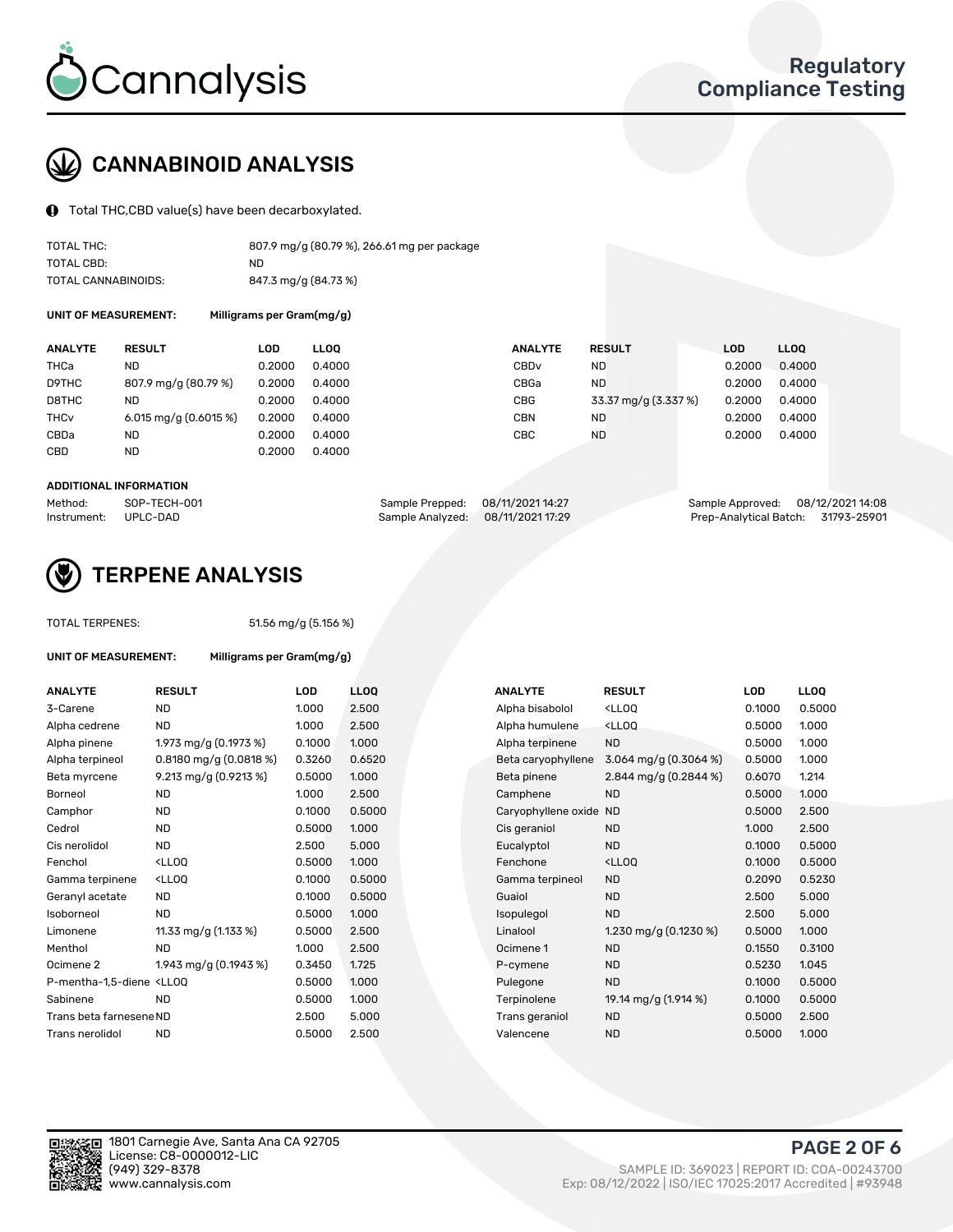

### Regulatory Compliance Testing

#### ADDITIONAL INFORMATION

Method: SOP-TECH-027 Sample Prepped: 08/11/2021 15:04 Sample Approved: 08/12/2021 14:33 Prep-Analytical Batch: 31784-25889



CHEMICAL RESIDUE ANALYSIS PASS

UNIT OF MEASUREMENT: Micrograms per Gram(ug/g)

| <b>ANALYTE</b>    | <b>RESULT</b> | LOD    | <b>LLOQ</b> | <b>ACTION LEVEL</b> |      | <b>ANALYTE</b>      | <b>RESULT</b> | <b>LOD</b> | <b>LLOQ</b> | <b>ACTION LEVEL</b> |      |
|-------------------|---------------|--------|-------------|---------------------|------|---------------------|---------------|------------|-------------|---------------------|------|
| Abamectin         | <b>ND</b>     | 0.0200 | 0.0400      | 0.1000              | Pass | Acephate            | <b>ND</b>     | 0.0200     | 0.0400      | 0.1000              | Pass |
| Acequinocyl       | <b>ND</b>     | 0.0200 | 0.0400      | 0.1000              | Pass | Acetamiprid         | <b>ND</b>     | 0.0200     | 0.0400      | 0.1000              | Pass |
| Aldicarb          | <b>ND</b>     | 0.0200 | 0.0400      | 0.0                 | Pass | Azoxystrobin        | <b>ND</b>     | 0.0200     | 0.0400      | 0.1000              | Pass |
| Bifenazate        | <b>ND</b>     | 0.0200 | 0.0400      | 0.1000              | Pass | <b>Bifenthrin</b>   | <b>ND</b>     | 0.0200     | 0.0400      | 3.000               | Pass |
| <b>Boscalid</b>   | <b>ND</b>     | 0.0200 | 0.0400      | 0.1000              | Pass | Carbarvl            | <b>ND</b>     | 0.0200     | 0.0400      | 0.5000              | Pass |
| Carbofuran        | <b>ND</b>     | 0.0200 | 0.0400      | 0.0                 | Pass | Chlorantraniliprole | <b>ND</b>     | 0.0200     | 0.0400      | 10.00               | Pass |
| Clofentezine      | <b>ND</b>     | 0.0200 | 0.0400      | 0.1000              | Pass | Coumaphos           | <b>ND</b>     | 0.0200     | 0.0400      | 0.0                 | Pass |
| Cyfluthrin        | <b>ND</b>     | 0.4000 | 1.000       | 2.000               | Pass | Cypermethrin        | <b>ND</b>     | 0.4000     | 1.000       | 1.000               | Pass |
| Daminozide        | <b>ND</b>     | 0.0200 | 0.0400      | 0.0                 | Pass | Diazinon            | <b>ND</b>     | 0.0200     | 0.0400      | 0.1000              | Pass |
| <b>Dichlorvos</b> | <b>ND</b>     | 0.0200 | 0.0400      | 0.0                 | Pass | Dimethoate          | <b>ND</b>     | 0.0200     | 0.0400      | 0.0                 | Pass |
| Dimethomorph      | <b>ND</b>     | 0.0200 | 0.0400      | 2.000               | Pass | <b>Ethoprophos</b>  | <b>ND</b>     | 0.0200     | 0.0400      | 0.0                 | Pass |
| Etofenprox        | <b>ND</b>     | 0.0200 | 0.0400      | 0.0                 | Pass | Etoxazole           | <b>ND</b>     | 0.0200     | 0.0400      | 0.1000              | Pass |
| Fenhexamid        | <b>ND</b>     | 0.0200 | 0.0400      | 0.1000              | Pass | Fenoxycarb          | <b>ND</b>     | 0.0200     | 0.0400      | 0.0                 | Pass |
| Fenpyroximate     | <b>ND</b>     | 0.0200 | 0.0400      | 0.1000              | Pass | Fipronil            | <b>ND</b>     | 0.0400     | 0.1000      | 0.0                 | Pass |
| Flonicamid        | <b>ND</b>     | 0.0200 | 0.0400      | 0.1000              | Pass | Fludioxonil         | <b>ND</b>     | 0.0200     | 0.0400      | 0.1000              | Pass |
| Hexythiazox       | <b>ND</b>     | 0.0200 | 0.0400      | 0.1000              | Pass | Imazalil            | <b>ND</b>     | 0.0200     | 0.0400      | 0.0                 | Pass |
| Imidacloprid      | <b>ND</b>     | 0.0200 | 0.0400      | 5.000               | Pass | Kresoxim methyl     | <b>ND</b>     | 0.0200     | 0.0400      | 0.1000              | Pass |
| Malathion         | <b>ND</b>     | 0.0200 | 0.0400      | 0.5000              | Pass | Metalaxyl           | <b>ND</b>     | 0.0200     | 0.0400      | 2.000               | Pass |
| Methiocarb        | <b>ND</b>     | 0.0200 | 0.0400      | 0.0                 | Pass | Methomyl            | <b>ND</b>     | 0.0200     | 0.0400      | 1.000               | Pass |
| Mevinphos         | <b>ND</b>     | 0.0200 | 0.0400      | 0.0                 | Pass | Myclobutanil        | <b>ND</b>     | 0.0200     | 0.0400      | 0.1000              | Pass |
| Naled             | <b>ND</b>     | 0.0200 | 0.0400      | 0.1000              | Pass | Oxamyl              | <b>ND</b>     | 0.0200     | 0.0400      | 0.5000              | Pass |
| Paclobutrazol     | <b>ND</b>     | 0.0200 | 0.0400      | 0.0                 | Pass | Permethrins         | <b>ND</b>     | 0.0400     | 0.1000      | 0.5000              | Pass |
| Phosmet           | <b>ND</b>     | 0.0200 | 0.0400      | 0.1000              | Pass | Piperonyl butoxide  | <b>ND</b>     | 0.0200     | 0.0400      | 3.000               | Pass |
| Prallethrin       | <b>ND</b>     | 0.0200 | 0.0400      | 0.1000              | Pass | Propiconazole       | <b>ND</b>     | 0.0200     | 0.0400      | 0.1000              | Pass |
| Propoxur          | <b>ND</b>     | 0.0200 | 0.0400      | 0.0                 | Pass | Pyrethrins          | <b>ND</b>     | 0.0200     | 0.0400      | 0.5000              | Pass |
| Pyridaben         | <b>ND</b>     | 0.0200 | 0.0400      | 0.1000              | Pass | Spinetoram          | <b>ND</b>     | 0.0200     | 0.0400      | 0.1000              | Pass |
| Spinosad          | <b>ND</b>     | 0.0300 | 0.0700      | 0.1000              | Pass | Spiromesifen        | <b>ND</b>     | 0.0200     | 0.0400      | 0.1000              | Pass |
| Spirotetramat     | <b>ND</b>     | 0.0200 | 0.0400      | 0.1000              | Pass | Spiroxamine         | <b>ND</b>     | 0.0200     | 0.0400      | 0.0                 | Pass |
| Tebuconazole      | <b>ND</b>     | 0.0200 | 0.0400      | 0.1000              | Pass | Thiacloprid         | <b>ND</b>     | 0.0200     | 0.0400      | 0.0                 | Pass |
| Thiamethoxam      | <b>ND</b>     | 0.0200 | 0.0400      | 5.000               | Pass | Trifloxystrobin     | <b>ND</b>     | 0.0200     | 0.0400      | 0.1000              | Pass |

### ADDITIONAL INFORMATION

Method: SOP-TECH-002 Sample Prepped: 08/11/2021 15:56 Sample Approved: 08/12/2021 16:20 Prep-Analytical Batch: 31802-25895

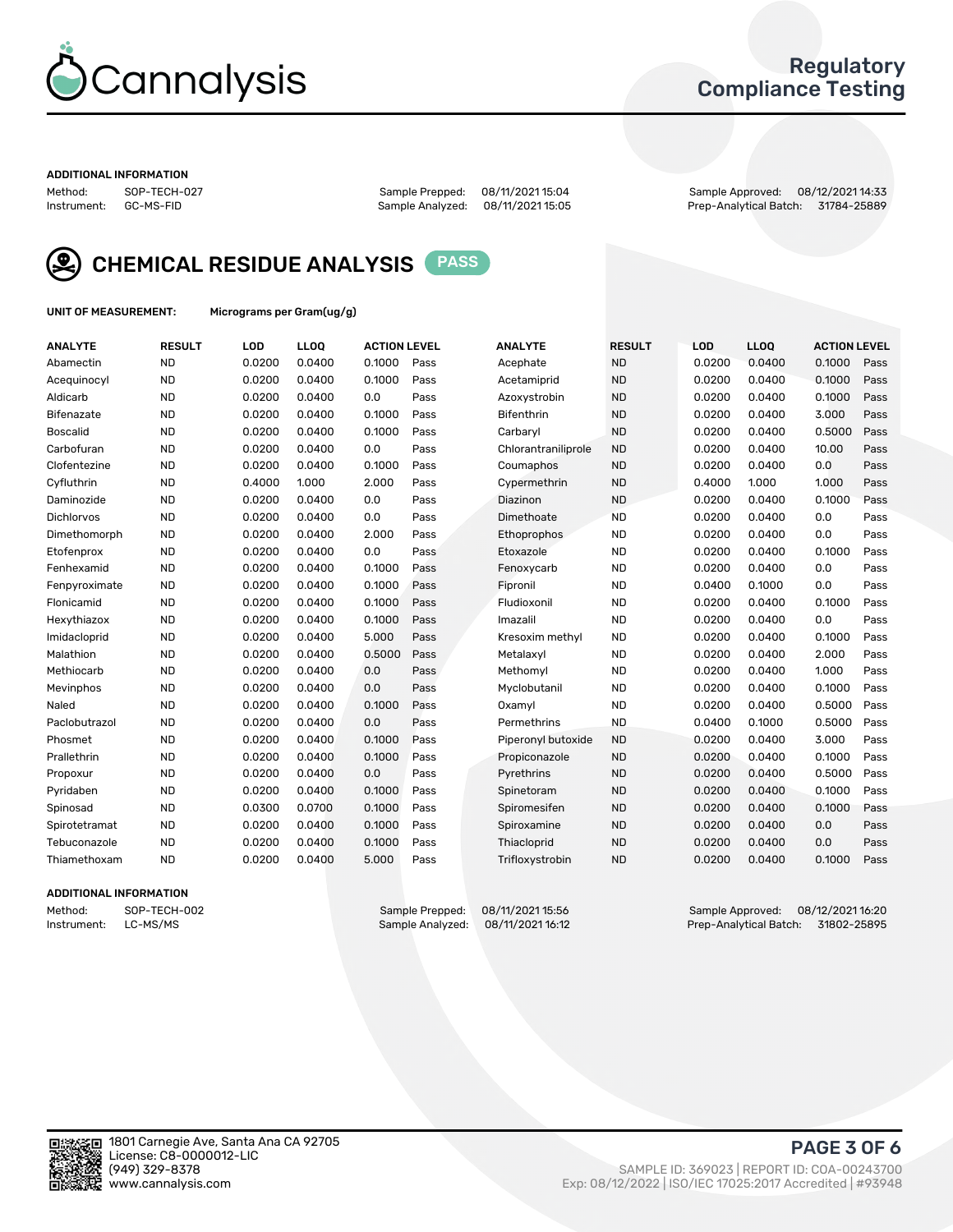

# CHEMICAL RESIDUE GC ANALYSIS PASS

| UNIT OF MEASUREMENT: |               |                      | Micrograms per Gram(ug/g) |                     |                |               |       |                             |               |                     |
|----------------------|---------------|----------------------|---------------------------|---------------------|----------------|---------------|-------|-----------------------------|---------------|---------------------|
| <b>ANALYTE</b>       | <b>RESULT</b> | LOD.                 | LOO.                      | <b>ACTION LEVEL</b> | <b>ANALYTE</b> | <b>RESULT</b> | LOD   | <b>LLOO</b>                 |               | <b>ACTION LEVEL</b> |
|                      | $\cdots$      | $\sim$ $\sim$ $\sim$ | 0.0000                    | 0.7000<br>-         | $\sim$         | $\cdots$      | 0.000 | $\sim$ $\sim$ $\sim$ $\sim$ | $\sim$ $\sim$ |                     |

| Captan                 | <b>ND</b>                | 0.1000 | 0.2000 | 0.7000 | Pass                                | Chlordane                            | <b>ND</b> |  | 0.0109                                     | 0.0136 | 0.0                             | Pass |
|------------------------|--------------------------|--------|--------|--------|-------------------------------------|--------------------------------------|-----------|--|--------------------------------------------|--------|---------------------------------|------|
| Methyl parathion       | <b>ND</b>                | 0.0400 | 0.1000 | 0.0    | Pass                                | <b>PCNB</b>                          | <b>ND</b> |  | 0.0200                                     | 0.0400 | 0.1000                          | Pass |
| Chlorfenapyr           | <b>ND</b>                | 0.0800 | 0.1000 | 0.0    | Pass                                | Chlorpyrifos                         | <b>ND</b> |  | 0.0800                                     | 0.1000 | 0.0                             | Pass |
|                        | ADDITIONAL INFORMATION   |        |        |        |                                     |                                      |           |  |                                            |        |                                 |      |
| Method:<br>Instrument: | SOP-TECH-010<br>GC-MS/MS |        |        |        | Sample Prepped:<br>Sample Analyzed: | 08/11/2021 15:57<br>08/11/2021 16:13 |           |  | Sample Approved:<br>Prep-Analytical Batch: |        | 08/12/2021 12:45<br>31803-25896 |      |

## RESIDUAL SOLVENT ANALYSIS PASS

UNIT OF MEASUREMENT: Micrograms per Gram(ug/g)

| <b>ANALYTE</b>       | <b>RESULT</b> | LOD    | <b>LLOO</b> | <b>ACTION LEVEL</b> |      | <b>ANALYTE</b>           | <b>RESULT</b> | LOD    | LLOO  | <b>ACTION LEVEL</b> |      |
|----------------------|---------------|--------|-------------|---------------------|------|--------------------------|---------------|--------|-------|---------------------|------|
| Acetone              | <b>ND</b>     | 50.00  | 100.0       | 5000                | Pass | Acetonitrile             | <b>ND</b>     | 50.00  | 100.0 | 410.0               | Pass |
| Benzene              | <b>ND</b>     | 0.5000 | 1.000       | 1.000               | Pass | <b>Butane</b>            | <b>ND</b>     | 50.00  | 100.0 | 5000                | Pass |
| Chloroform           | <b>ND</b>     | 0.5000 | 1.000       | 1.000               | Pass | Ethanol                  | <b>ND</b>     | 50.00  | 100.0 | 5000                | Pass |
| <b>Ethyl Acetate</b> | <b>ND</b>     | 50.00  | 100.0       | 5000                | Pass | <b>Ethyl Ether</b>       | <b>ND</b>     | 50.00  | 100.0 | 5000                | Pass |
| Ethylene oxide       | <b>ND</b>     | 0.5000 | 1.000       | 1.000               | Pass | Heptane                  | <b>ND</b>     | 50.00  | 100.0 | 5000                | Pass |
| Hexane               | <b>ND</b>     | 50.00  | 100.0       | 290.0               | Pass | <b>Isopropyl Alcohol</b> | <b>ND</b>     | 50.00  | 100.0 | 5000                | Pass |
| Methanol             | <b>ND</b>     | 50.00  | 100.0       | 3000                | Pass | Methylene chloride       | <b>ND</b>     | 0.5000 | 1.000 | 1.000               | Pass |
| Pentane              | <b>ND</b>     | 50.00  | 100.0       | 5000                | Pass | Propane                  | <b>ND</b>     | 50.00  | 200.0 | 5000                | Pass |
| Toluene              | <b>ND</b>     | 50.00  | 100.0       | 890.0               | Pass | Xvlenes                  | <b>ND</b>     | 50.08  | 100.0 | 2170                | Pass |
| Trichloroethylene    | <b>ND</b>     | 0.5000 | 1.000       | 1.000               | Pass | 1.2-Dichloroethane       | <b>ND</b>     | 0.5000 | 1.000 | 1.000               | Pass |

#### ADDITIONAL INFORMATION

Method: SOP-TECH-021 Sample Prepped: 08/11/2021 09:55 Sample Approved: 08/11/2021 17:09<br>Instrument: HS-GC-MS/FID Sample Analyzed: 08/11/2021 10:03 Prep-Analytical Batch: 31772-25875 Prep-Analytical Batch: 31772-25875



UNIT OF MEASUREMENT: Cycle Threshold (Ct)

| <b>ANALYTE</b> | <b>RESULT</b>              | LOD   | <b>LLOO</b> | <b>ACTION LEVEL</b> |                 | <b>ANALYTE</b>   | <b>RESULT</b> | LOD   | <b>LLOO</b>      |                  | <b>ACTION LEVEL</b> |
|----------------|----------------------------|-------|-------------|---------------------|-----------------|------------------|---------------|-------|------------------|------------------|---------------------|
| A.fumigatus    | <b>ND</b>                  | 33.00 | 0.0         | 0.0                 | Pass            | A. flavus        | <b>ND</b>     | 33.00 | 0.0              | 0.0              | Pass                |
| A. niger       | <b>ND</b>                  | 33.00 | 0.0         | 0.0                 | Pass            | A. terreus       | <b>ND</b>     | 33.00 | 0.0              | 0.0              | Pass                |
| <b>STEC</b>    | <b>ND</b>                  | 33.00 | 0.0         | 0.0                 | Pass            | Salmonella spp   | <b>ND</b>     | 33.00 | 0.0              | 0.0              | Pass                |
|                | ADDITIONAL INFORMATION     |       |             |                     |                 |                  |               |       |                  |                  |                     |
| Method:        | SOP-TECH-016, SOP-TECH-022 |       |             |                     | Sample Prepped: | 08/12/2021 07:51 |               |       | Sample Approved: | 08/12/2021 18:17 |                     |

Instrument: qPCR Sample Analyzed: 08/12/2021 07:52 Prep-Analytical Batch: 31807-25908

PAGE 4 OF 6

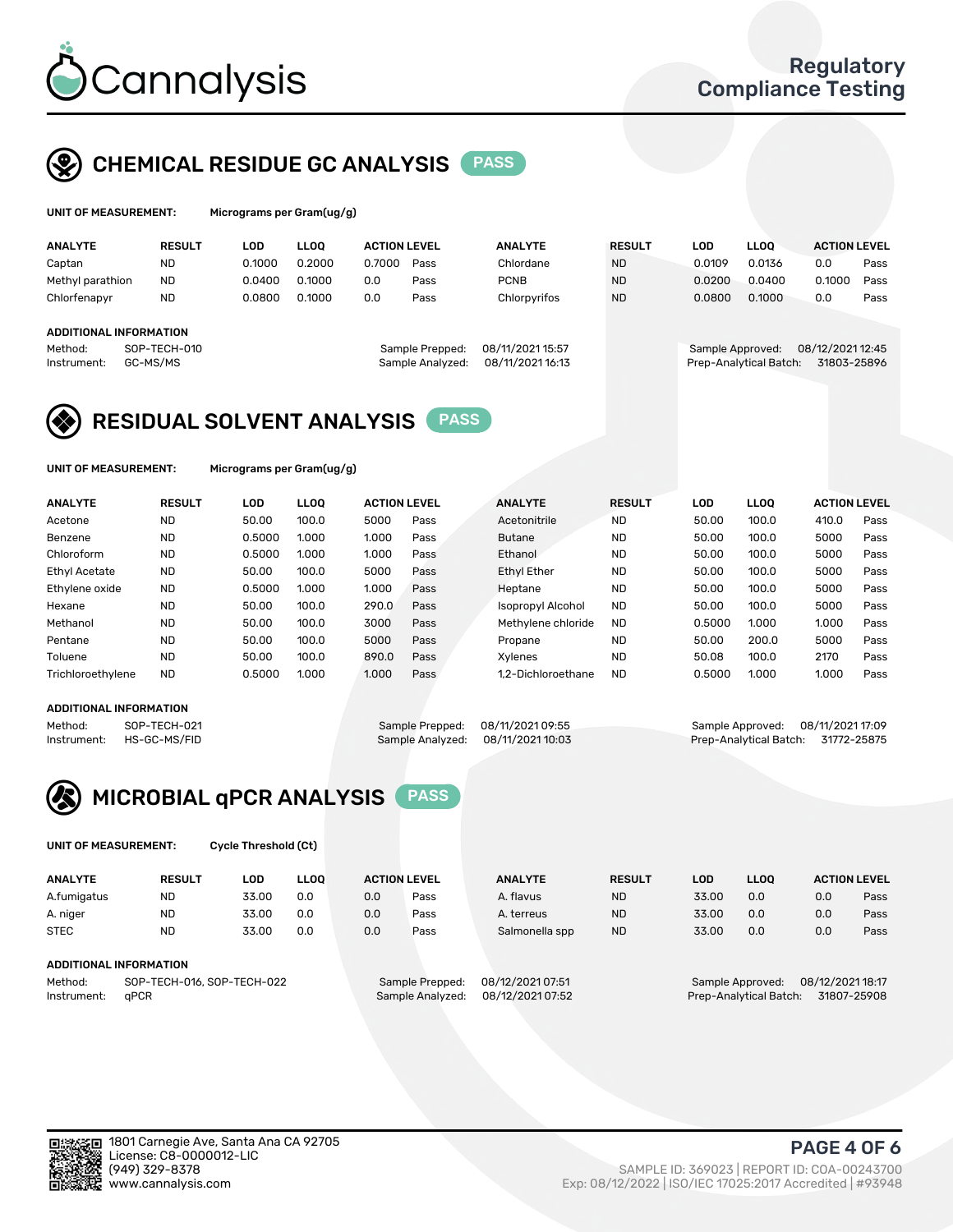



| UNIT OF MEASUREMENT:                                                                |                            | Micrograms per Gram(ug/g)      |             |                                     |                                      |               |                  |                        |                                 |      |
|-------------------------------------------------------------------------------------|----------------------------|--------------------------------|-------------|-------------------------------------|--------------------------------------|---------------|------------------|------------------------|---------------------------------|------|
| <b>ANALYTE</b>                                                                      | <b>RESULT</b>              | <b>LOD</b>                     | <b>LLOO</b> | <b>ACTION LEVEL</b>                 | <b>ANALYTE</b>                       | <b>RESULT</b> | <b>LOD</b>       | <b>LLOO</b>            | <b>ACTION LEVEL</b>             |      |
| Arsenic                                                                             | <b>ND</b>                  | 0.0120                         | 0.1000      | 0.2000<br>Pass                      | Cadmium                              | <b>ND</b>     | 0.0072           | 0.0500                 | 0.2000                          | Pass |
| Lead                                                                                | $<$ LLOO                   | 0.0068                         | 0.0500      | 0.5000<br>Pass                      | Mercury                              | <b>ND</b>     | 0.0060           | 0.0500                 | 0.1000                          | Pass |
| <b>ADDITIONAL INFORMATION</b><br>Method:<br>Instrument:                             | SOP-TECH-013<br>ICP-MS     |                                |             | Sample Prepped:<br>Sample Analyzed: | 08/12/2021 11:30<br>08/12/2021 11:31 |               | Sample Approved: | Prep-Analytical Batch: | 08/12/2021 14:20<br>31814-25920 |      |
| UNIT OF MEASUREMENT:                                                                | <b>MYCOTOXINS ANALYSIS</b> | Micrograms per Kilogram(ug/kg) |             | <b>PASS</b>                         |                                      |               |                  |                        |                                 |      |
| <b>ANALYTE</b>                                                                      | <b>RESULT</b>              | <b>LOD</b>                     | <b>LLOO</b> | <b>ACTION LEVEL</b>                 | <b>ANALYTE</b>                       | <b>RESULT</b> | <b>LOD</b>       | <b>LLOO</b>            | <b>ACTION LEVEL</b>             |      |
| Aflatoxin B1                                                                        | <b>ND</b>                  | 1.000                          | 2.000       | N/A                                 | Aflatoxin B2                         | <b>ND</b>     | 2.000            | 5.000                  |                                 | N/A  |
| Aflatoxin G1                                                                        | <b>ND</b>                  | 2.000                          | 5.000       | N/A                                 | Aflatoxin G2                         | <b>ND</b>     | 2.000            | 5.000                  |                                 | N/A  |
| <b>Total Aflatoxins</b>                                                             | <b>ND</b>                  | 10.00                          | 14.00       | 20.00<br>Pass                       | Ochratoxin A                         | <b>ND</b>     | 1.000            | 2.000                  | 20.00                           | Pass |
| <b>ADDITIONAL INFORMATION</b><br>SOP-TECH-020<br>Method:<br>LC-MS/MS<br>Instrument: |                            |                                |             | Sample Prepped:<br>Sample Analyzed: | 08/11/2021 15:56<br>08/11/2021 16:23 |               | Sample Approved: | Prep-Analytical Batch: | 08/12/2021 12:43<br>31785-25897 |      |

#### FILTH & FOREIGN MATERIAL ANALYSIS PASS Q

UNIT OF MEASUREMENT: Filth and Foreign Matter (%, #/3g)

| <b>ANALYTE</b>                | <b>RESULT</b>                     | LOD | <b>LLOO</b> | <b>ACTION LEVEL</b> |                                     | <b>ANALYTE</b>                       | <b>RESULT</b> | LOD | <b>LLOO</b>                                | <b>ACTION LEVEL</b>             |      |
|-------------------------------|-----------------------------------|-----|-------------|---------------------|-------------------------------------|--------------------------------------|---------------|-----|--------------------------------------------|---------------------------------|------|
| IF RH ME                      | ND                                | 0.0 | 0.0         | 1.000               | Pass                                | <b>IFM</b>                           | <b>ND</b>     | 0.0 | 0.0                                        | 25.00                           | Pass |
| Mold                          | <b>ND</b>                         | 0.0 | 0.0         | 25.00               | Pass                                | <b>SSCD</b>                          | <b>ND</b>     | 0.0 | 0.0                                        | 25.00                           | Pass |
| <b>ADDITIONAL INFORMATION</b> |                                   |     |             |                     |                                     |                                      |               |     |                                            |                                 |      |
| Method:<br>Instrument:        | SOP-TECH-009<br>Visual Inspection |     |             |                     | Sample Prepped:<br>Sample Analyzed: | 08/11/2021 14:39<br>08/11/2021 14:40 |               |     | Sample Approved:<br>Prep-Analytical Batch: | 08/11/2021 14:44<br>31798-25887 |      |